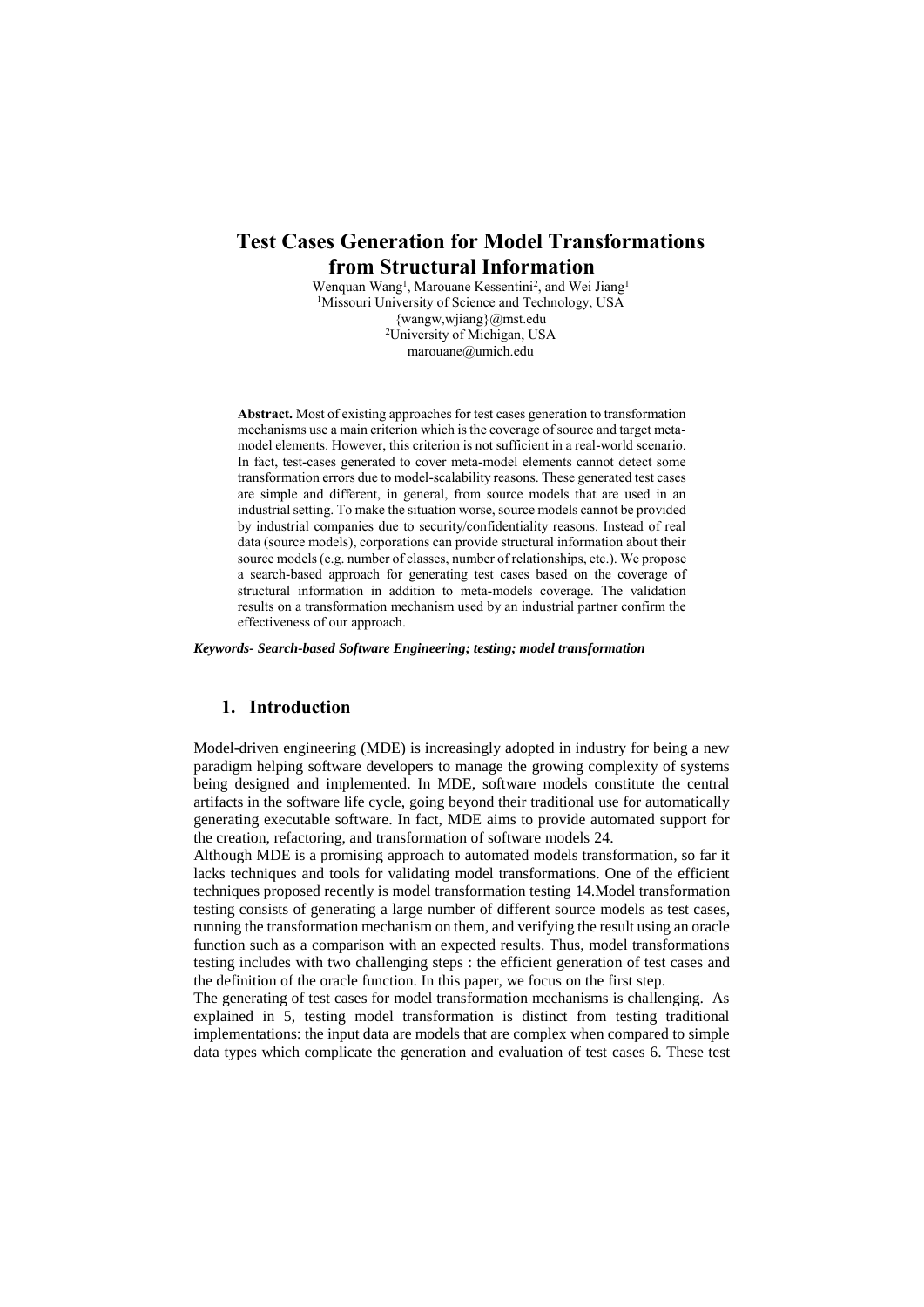cases should be in general conformed to specific source metamodel such UML, database, etc. The main criteria used by existing work to evaluate test cases are the coverage of metamodel elements and reducing the number of test cases [78](#page-8-4)[9.](#page-8-5) However, these criteria are sometimes not enough to ensure the generation of efficient test cases. Simple test cases are generated to cover metamodel elements which are completely different from the real used data (source models to be transformed/ company's projects). When executing transformation mechanisms on industrial data many scalability issues can be detected due to some complex model fragments to transform or the huge number of transformation possibilities. One can use directly the real/industrial source models to test transformation rules. However, most of industrial companies, such as banks, do not accept to share their source models due to some security/confidentiality reasons.

To address these issues, we start from the observation that structural information, such as quality metrics, characterizing the source models can be collected from the industrial partner since it did not contains confidential information (e.g. name of model elements, information about customers, etc.). In this paper, we extend existing work by adding a new objective to maximize which the coverage of structural information to the real source models that will be transformed. To formally define the structural information, we used a set of metrics that characterize the proprieties of metamodel elements. Thus, in order to maximize the closeness to the real source models to be transformed, we minimize the distance between the metrics values of test cases and those of expected data to be transformed. To this end, we use a mono-objective optimization algorithm to generate test cases that maximize the coverage of metamodel elements while minimizing the structural-distance and the number of test cases. The proposed algorithm is an adaptation of Genetic Algorithm (GA) [12.](#page-8-6) The GA aims to explore the huge search space of the source metamodel in order to find the best solution ensuring the satisfaction of the three objectives described previously. For this, a custom tool was developed to generate test cases for the known case of transforming UML class diagrams (CD) to relational schemas (RS). The data related to CD was provided by an industrial partner, where the goal is to define and test a transformation mechanism to migrate to database. Of course, the bank gives us the structural information and not the real source models.

The primary contributions of the paper can be summarized as follows:

- We present a new approach to generate test cases for model transformations. Our proposal generates efficient test cases that are similar to the expected realworld data to be transformed.
- We report the results of an evaluation of our approach on industrial data and promising results are obtained. In fact, we success to generate artificial source models that are similar to expected industrial data with a maximum coverage of the source metamodels.
- We report the comparison results of our approach with an existing work [5](#page-8-2) where only one and/or two evaluation criteria are used to evaluate test cases.

The remainder of this paper is as follows: Section 2 presents the relevant background and the motivation for the presented work using a real-world scenario; Section 3 describes the heuristic search algorithm; an evaluation of the algorithm with industrial validation is explained and its results are discussed in Section 4; Section 5 is dedicated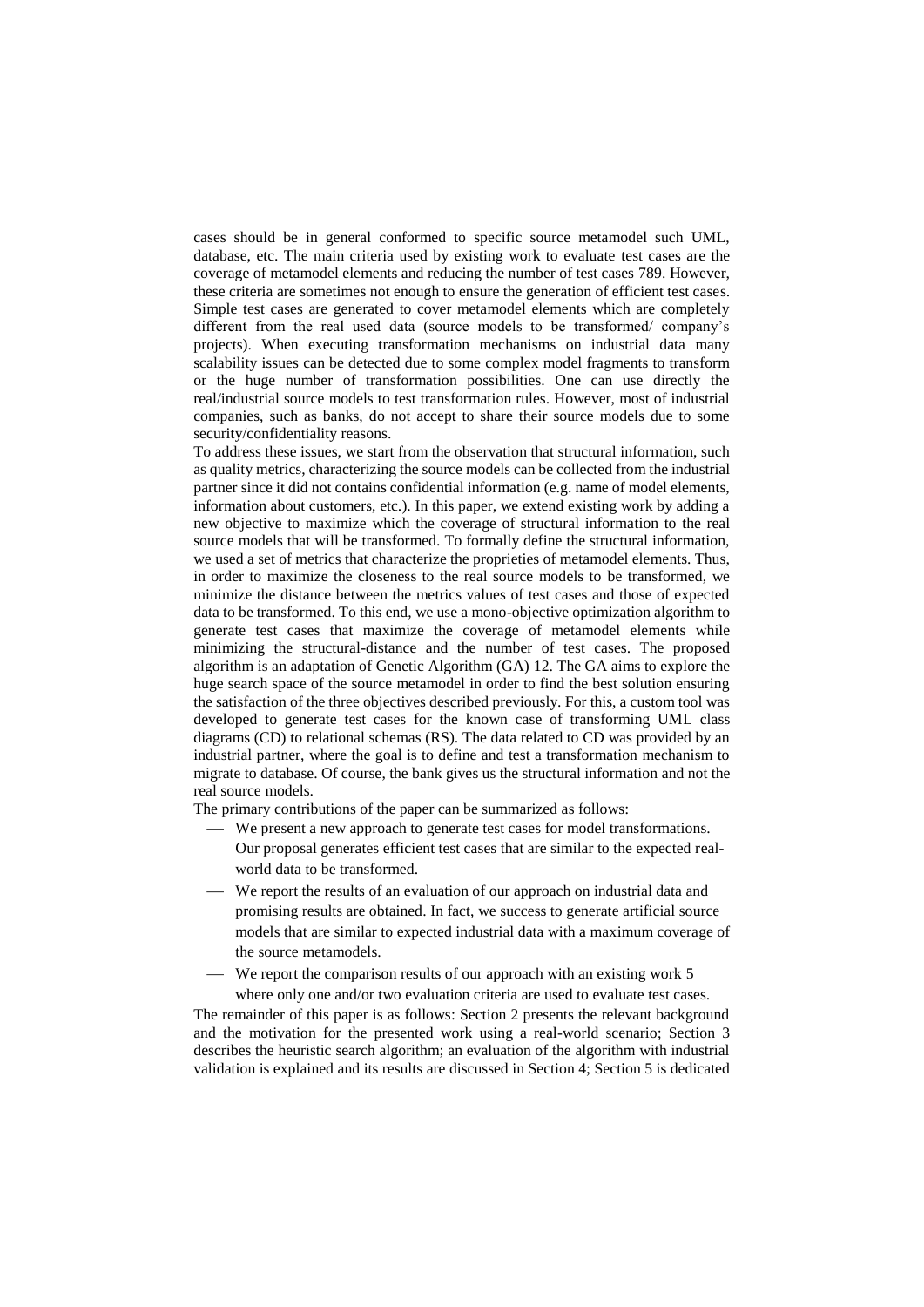to related work. Finally, concluding remarks and future work are provided in Section 6.

## **2. Test-cases Generation for Model Transformation Mechanisms**

This section describes the principles that underlie the proposed method for model transformation testing. It starts by presenting the overview of our proposal to generate test cases from structural information. Then, we provide the details of the approach and our adaptation of the genetic algorithm to the model transformation testing problem. As showed in Figure 1, our approach can be divided into two important components: the input/output of the testing process, and the main algorithm. We describe these components next.



**Fig. 1** Structural-based test cases generation overview

The Inputs of our approach are the source and target metamodels, the transformation mechanism (rules) to test, and structural metrics that characterize the company projects that will be transformed. The metamodels describe the source and target languages as described in Section 2. The transformation mechanism is a set of transformation rules mapping the different elements of source metamodel to their equivalent elements in the target metamodel such as class-to-table, attribute-to-column, etc. When defining a transformation mechanism some errors can be detected in the rules or the generated target models by executing a set of test cases. The third input of our approach is the metrics that provide useful information about the structure of projects to migrate. For class diagrams, we are using the most widely used metrics defined by Genero et al. [10]. These metrics include Number of associations (Naccoc): the total number of associations; Number of aggregations (Nagg): the total number of aggregation relationships; Number of dependencies (Ndep): the total number of dependency relationships; Number of generalizations (Ngen): the total number of generalisation relationships (each parent-child pair in a generalization relationship); Number of aggregations hierarchies (NAggH): the total number of aggregation hierarchies; Number of generalization hierarchies (NGenH): the total number of generalisation hierarchies; Maximum DIT (MaxDIT): the maximum of the DIT (Depth of Inheritance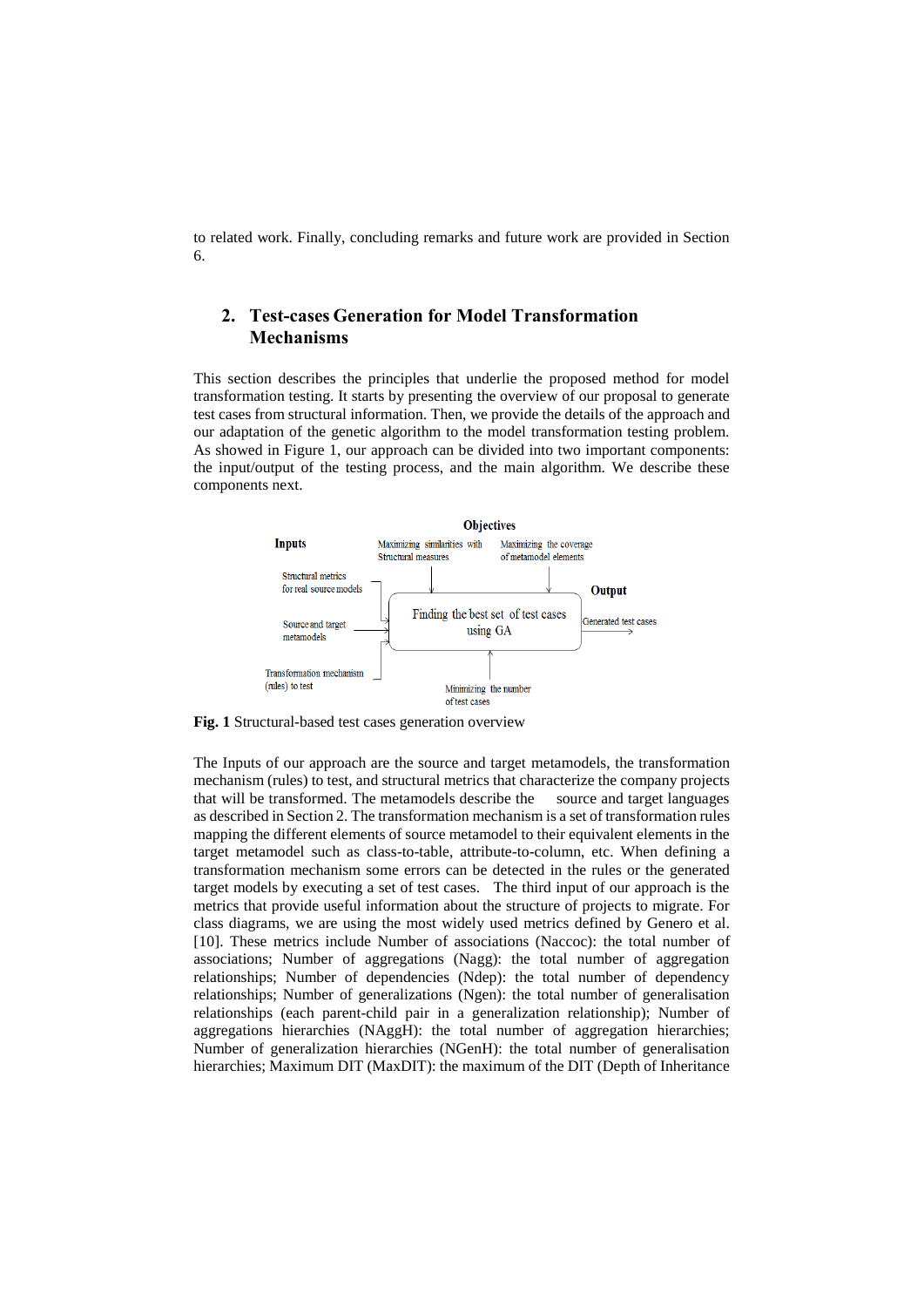Tree) values for each class in a class diagram. The DIT value for a class within a generalisation hierarchy is the longest path from the class to the root of the hierarchy; Number of attributes (NA): the total number of attributes; Number of methods (LOCMETHOD): the total number of methods; etc.

Using these inputs, the main goal (output) of our genetic algorithm is to generate artificial data (test cases) satisfying three objectives: maximizing the similarities with the expected metrics value, maximizing the coverage of metamodels elements, and minimizing the number of test cases. In this setting, a test case can be defined as any possible instantiation form the source metamodel.

As a huge number of test cases that can be generated to satisfy the three objectives, the test cases generation process is a seen as a combinatorial optimization problem. The number of possible solutions quickly becomes huge as the number of structural metrics and metamodel elements increases. A deterministic search is not practical in such cases, and the use of heuristic search is warranted. The search is guided by the quality of the solution according to the three described objectives. In the experiments, we tested different weights accorded to these objectives.

A high level view of our Genetic Algorithm approach to the test cases generation problem is introduced by Figure 2. As this figure shows, the algorithm takes as inputs the source and target metamodels, the transformation mechanism (rules) to test, and structural metrics that characterize the company projects that will be transformed. It finds a set of test cases (artificial source models) that best maximize the similarity with the structure of company-source models,maximize the coverage of metamodels, and minimize the number of test cases.

```
Input: Initial metamodels IMM
Input: Structural metrics STM
Input: Transformation mechanism (rules) TR
Output: Set of Test cases TC
1: I:= Instantiation(IMM)
2: Pop:= set_of(I)
3: initial_population(Pop, Max_size) 
4: repeat
5: for all I \in Pop do
6: execute_test_cases(I, TR)
7: fitness(I) := compare(TR, STM)+ numberOfTestCases(TC) + (NumberOf
elements(IMM) - coverage (IMM)) 
8: end for
9: best_solution := best_fitness(I);
10: Pop := generate_new_population(Pop)
11: it:=it+1;
12: until it=max_it
```
13: return best\_solution

**Fig. 2** Structural-based test cases generation overview

Lines 1–3 construct an initial GA population, which is a set of individuals that stand for possible test case solutions. Lines 4–13 encode the main GA loop, which explores the search space and constructs new individuals by combining model elements. For each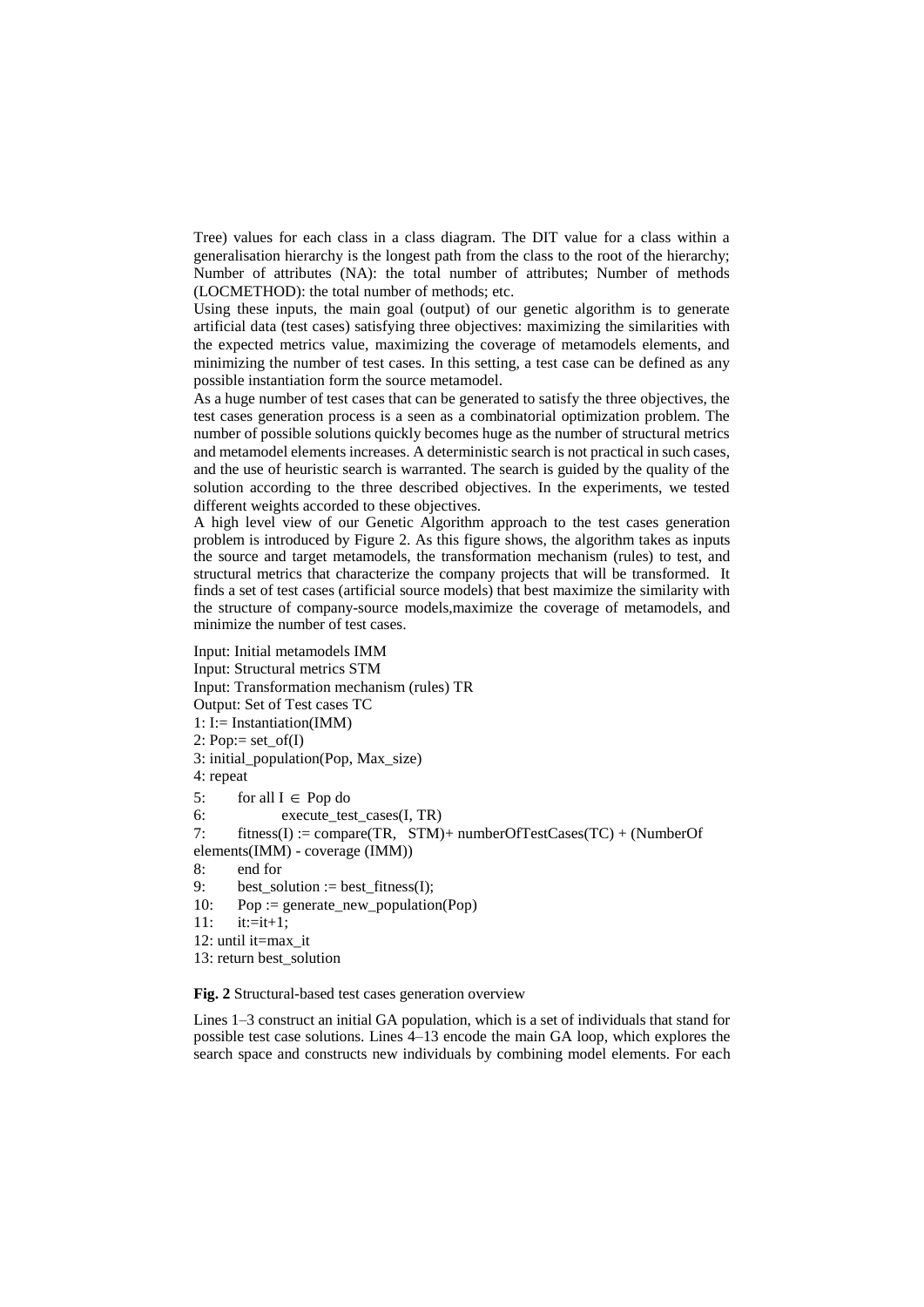iteration, we evaluate the quality of each individual in the population, and save the individual having the best fitness (line 9). We generate a new population (pop+1) of individuals (line 10) by iteratively selecting pairs of parent individuals from population p and applying the crossover operator to them; each pair of parent individuals produces two children (new solutions). We include both the parent and child variants in the new population pop. Then we apply the mutation operator, with a probability score, for both parent and child to ensure the solution diversity; this produces the population for the next generation. The algorithm terminates when the termination criterion (maximum iteration number) is met, and returns the best set of test cases (best solution found during all iterations).

The encoding of an individual should be formalized as a mathematical function called fitness function. The fitness function quantifies the quality of the set of generated test cases. This function, to minimize, is based on three components and defined as:

$$
f = n + (nbMMe - nbCovMMe) + \sum_{i=1}^{i=n} \sum_{j=1}^{n-m} |m_{i,j} - em_{i,j}|
$$

Where *n* is the number of generated test cases; *nbMMe* is the number of metamodel elements; *nbCovMMe* is the number of covered metamodel elements; *m* is the number model elements in all test cases. Thus, the first objective is to minimize the number of test cases, the second objective is to maximize the coverage of metamodel elements (by minimizing the difference between the number of metamodel elements and the covered ones) and finally the third objective is to maximize the similarity with structural information of real source models to be transformed (by minimizing the difference between the metric values of test cases and real source models).

## **3. Experiments**

To evaluate our approach, we conducted an experiment with industrial data. We start this section by presenting the data used and the types of transformation errors we considered in this study that should be detected using the generated test cases. Then, we report and discuss the obtained results.

In our experiments, we used structural information related to a set of class diagrams source models (CD) provided by an industrial partner acting in the banking sector. The efficiency of our generated test cases is evaluated using a precision score defined as follows:

# number of errors  $Precision =$  number of covered errors by the test cases

In fact, the important criterion to evaluate test cases is the coverage of the majority of expected errors. In addition, we compared the precision of our results with classical model testing approaches where mainly the coverage of metamodels is used. We presented in the next section the *average precision* (using different GA parameters) obtained using the coverage of structural information of the four class diagrams.

Finally, we evaluate the number of test cases required to cover all the expected errors.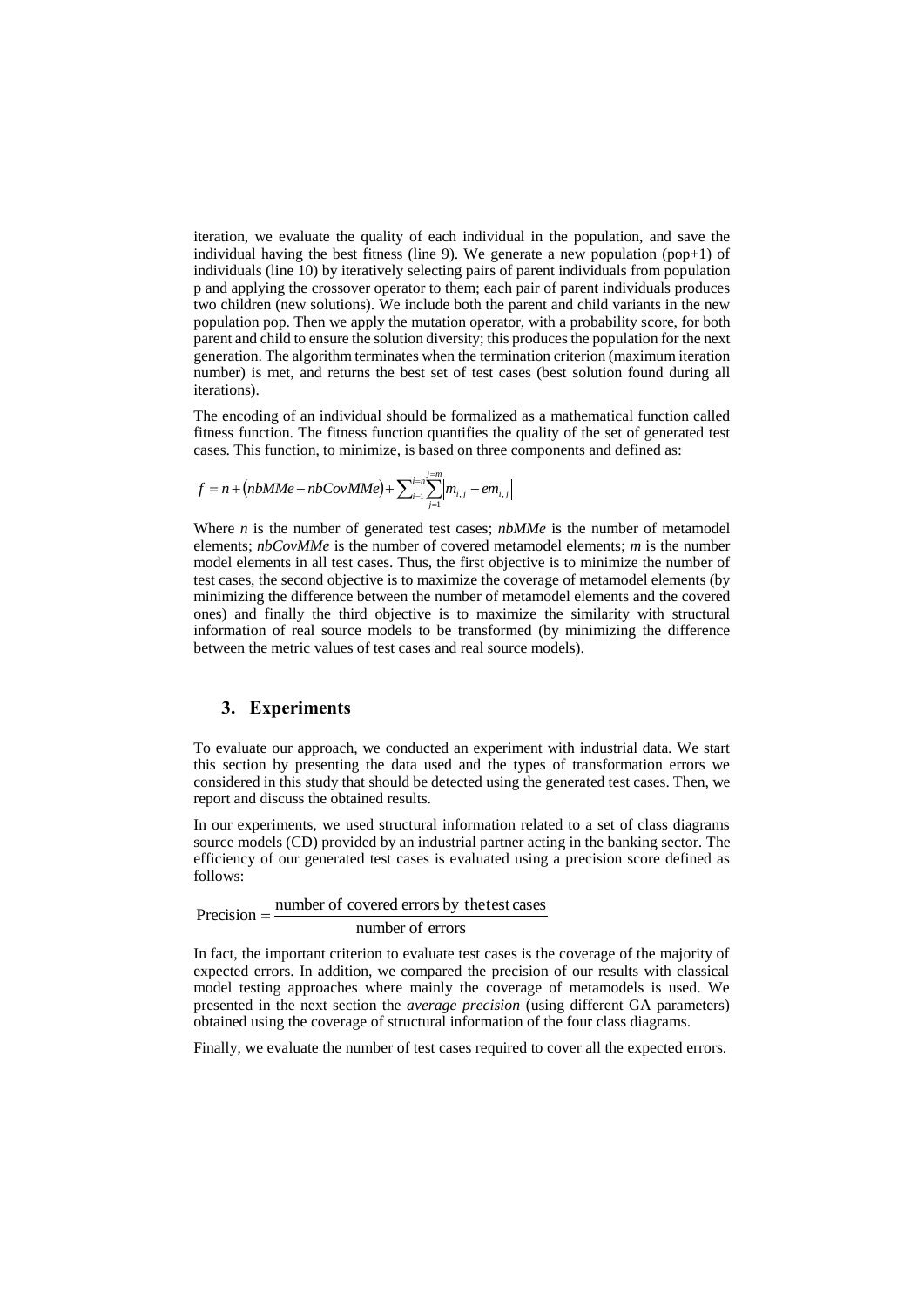**Table 1.** Class diagram statistics



### **Fig 3.** Precision results

As showed in Figure 3, the best precision scores are obtained when we combined metamodel coverage and strcutural informaiton coverage. In fact, for all the scenarios our proposal performs better than classical model-testing approach with a precision higher than 89%. Especially in the scenario where a high number of errors (15) are introduced in the tranformation mechanism to test. In this case the test cases generated using the combination of the three objectives cover more than 93% (14/15) of expected errors however using only one objective (metamodel coverage) only 64% of errors are covered by the generated test cases. We also investigated the types of transformation errors that were identified. As mentioned previously, the possible error sources were during specification of the model transformation mechanism: (i) the metamodels; (ii) the transformation logic (rules). Using our approach, all the error types were covered by the generated test cases. For instance, we obtained 100% precision in the scenario where 9 errors (3 rules-errors and 6 metamodel-coverage errors) are introduced. To conclude, the generated test cases using our proposal covered successfully most of expected errors much better than metamodel-coverage approach.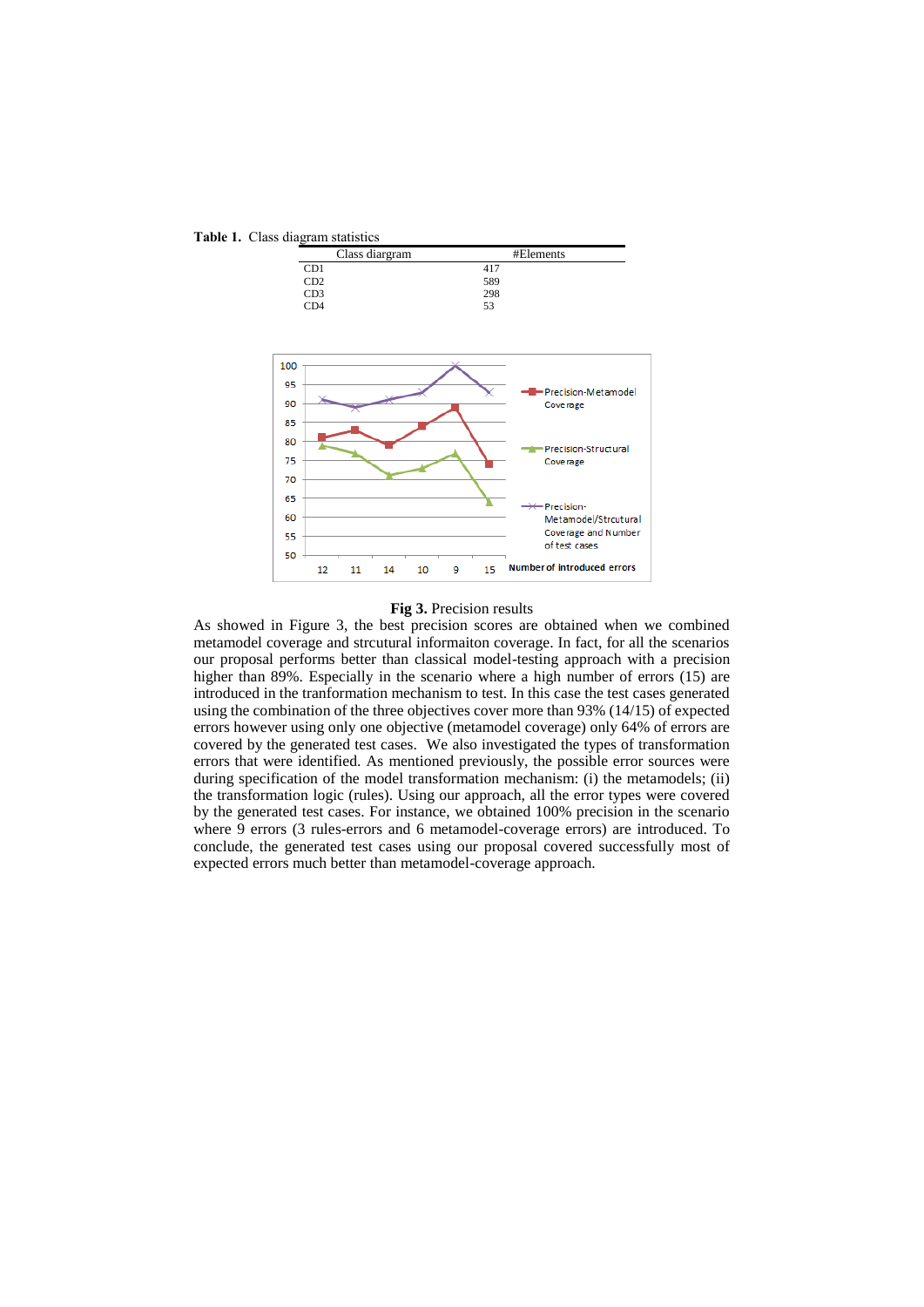

**Fig 4.** Number of generated test cases

An important consideration is the number of test cases used to cover the expected transformation errors. Since our approach takes into consideration the minimization of the number of generated test cases, Figure 4 shows that we obtained reasonable number of test cases that cover both structural information and metamodel elements. It is evident that low number of test cases is generated for structural information coverage since only real source models projects are expected to be covered. This is explains why few number of test cases are needed in this case. However, the coverage of metamodel elements requires the higher number of test cases in all the scenarios especially that minimizing the number of test cases is not considered as objective. Our proposal obtained lower test cases than the metamodel-coverage-technique with a better precision. For instance, in the scenario where 15 errors are introduced more than 160 test cases are generated by the metamodel-coverage technique. However, with our technique only 108 test cases are required. When we checked the results manually, we found that many redundant/similar test cases are generated when minimizing the number of test cases is not considered as an objective.



**Fig 5.** Precision vs. number of metrics used for structural information (scenario1=12) errors introduced)

Another important factor to evaluate when generating test cases from structural information is the number of structural metrics required to characterize the structure of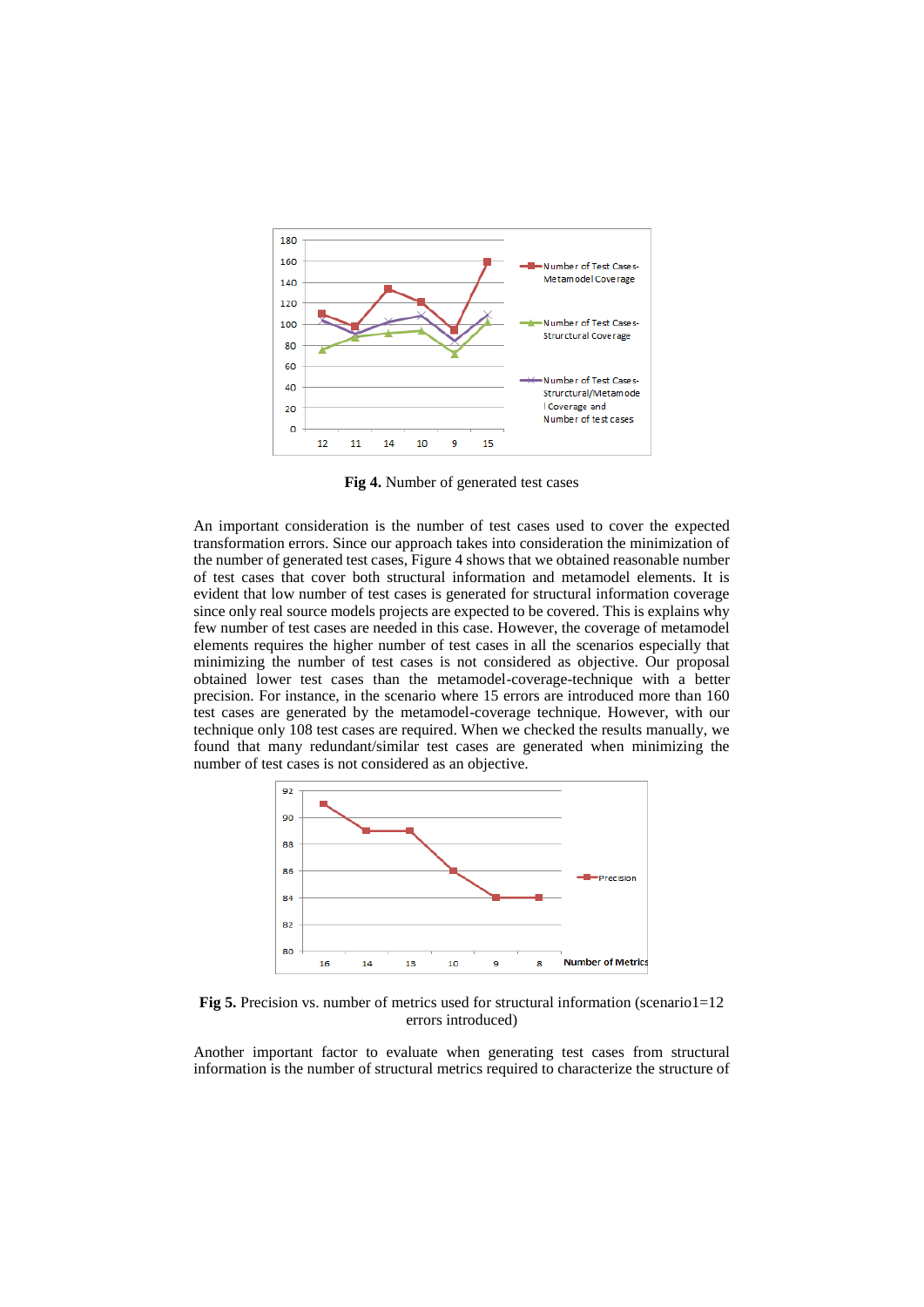real source models to generate similar artificial data (test cases). Figure 5 shows the precision scores obtained on the first scenario (where 12 errors to cover are introduced) when we varied the number of structural metrics used. Our approach provides acceptable results (more than 80% as precision) when only 8 metrics are used thus we can conclude that the number of structural metrics required to collect from the industrial partner is not huge. This is important because our objective is to reduce the data required from the industrial partner as much as possible. However, the number of structural metrics depends on the used metamodels. We are planning to extend our validation in the future to covers other metamodels and then evaluating the impact of the structural metric information.

We executed our algorithm on a standard desktop computer and only a maximum of twenty minutes is required to generate the different results (with different GA parameters). Thus, our approach appears to be scalable from the performance standpoint. However, the execution time depends on the number of metrics used, number of metamodel elements and the number of rules used.

The precision results might vary depending on the test cases used, which are randomly generated, though guided by a metaheuristic. To ensure that our results are relatively stable, we compared the results of multiple executions for test cases generation using SA as showed in Figure 6. We consequently believe that our technique is stable, since the precision scores are approximately the same for seven different executions.



**Fig 6.** Stability results

### **4. CONCLUSION**

In this paper, we described a new search-based for model transformation testing that take into consideration structural information of expected real source models to transform. The Inputs of our approach are the source and target metamodels, the transformation mechanism (rules) to test, and structural metrics that characterize the company projects that will be transformed. Using these inputs, the main goal (output) of our genetic algorithm is to generate artificial data (test cases) satisfying three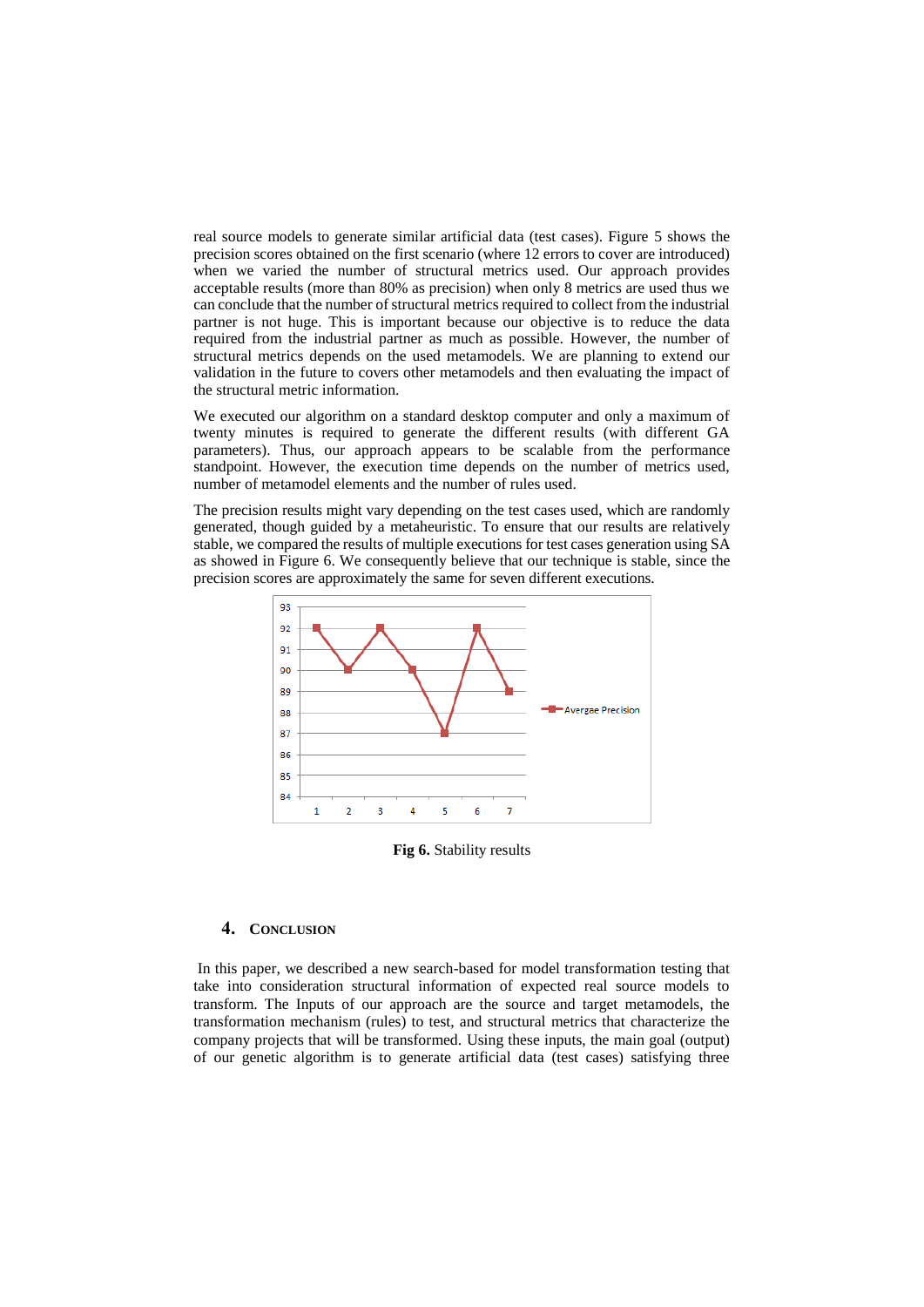objectives: maximizing the similarities with the expected metrics value, maximizing the coverage of metamodels elements, and minimizing the number of test cases.

We evaluate our approach on industrial data and promising results are obtained. In fact, we success to generate artificial source models that are similar to expected industrial data with a maximum coverage of the source metamodels. Furthermore, we report the comparison results of our approach with an existing work where only one and/or two evaluation criteria are used to evaluate test cases.

Future work should validate our approach with more complex transformation mechanisms in order to conclude about the general applicability of our methodology. Also, in this paper, we only focused on the generation of test cases. We are planning to extend the approach by automating the detection of transformation errors. Furthermore, since we are considering many objectives to evaluate test case the use of multi-objective algorithms such as NSGA-II will be evaluated to find the best comprise. In addition, we will study the adaptation of the proposed approach to test object oriented code.

### <span id="page-8-1"></span>**References**

- 1. Mottu, J.M., Baudry, B., Traon, Y.L.: Model transformation testing: Oracle issue. In Proc. of ICST08.
- <span id="page-8-0"></span>2. Y. Lin, J. Zhang, and J. Gray. A Testing Framework for Model Transformations, in Model-driven Software Development. 2005, Springer.
- 3. Dimitrios S. Kolovos, Richard F. Paige, Fiona A.C. Polack. Model Comparison: A Foundation for Model Composition and Model Transformation Testing. In Proc. GaMMa, 2006.
- 4. Brottier, E., Fleurey, F., Steel, J., Baudry, B., and Traon, Y. L. Metamodel-based Test Generation for Model Transformations: an Algorithm and a Tool. In Proceedings of SSRE 2006
- <span id="page-8-2"></span>5. B. Baudry, F. Fleurey, J.-M. Jezequel, and Y. L. Traon. Automatic test cases optimization using a bacteriological adaptation model: Application to . net components. In ASE 2002.
- <span id="page-8-3"></span>6. Fleurey, F., J. Steel and B. Baudry, Validation in Model-Driven Engineering: Testing Model Transformations, In 15th IEEE International Symposium on Software Reliability Engineering. 2004
- <span id="page-8-4"></span>7. Andrews, R. France, S. Ghosh, and G. Craig. Test adequacy criteria for uml design models. Technical report, Computer Science Department, Colorado State University, 2006
- 8. Steel, J. and M. Lawley. Model-Based Test Driven Development of the Tefkat Model-Transformation Engine. In ISSRE'04, pp. 151-160, 2004. IEEE.
- <span id="page-8-5"></span>9. B. Baudry, T. Dinh-Trong, J.-M. Mottu, D. Simmonds, R. France, S. Ghosh, F. Fleurey, and Y. L. Traon. Model Transformation Testing Challenges. In IMDT workshop, 2006.
- 10. J. Kuster and M. Abd-El-Razik. Validation of model transformations- first experiences using a white box approach.In MoDeVa'06.
- 11. E. Cariou, R. Marvie, L. Seinturier, and L. Duchien. OCL for the Specification of Model Transformation Contracts. Proceedings of Workshop OCL and MDE, 2004.
- <span id="page-8-6"></span>12. D. E. Goldberg. Genetic Algorithms in Search, Optimization and Machine Learning. Addison-Wesley Pub Co, Jan 1989.